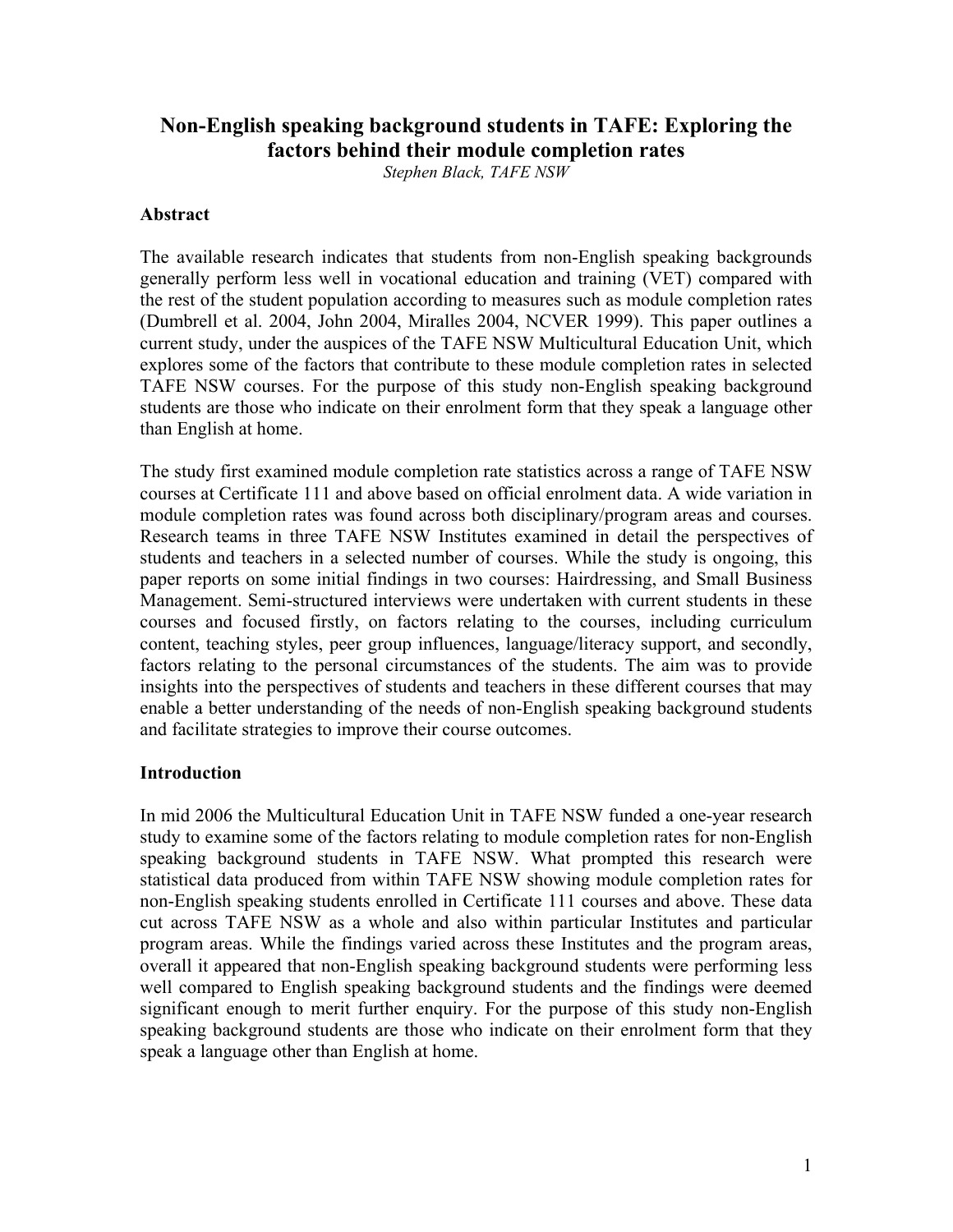The study aims to provide insights from students and teachers in selected TAFE courses that may enable a better understanding of the needs of non-English speaking background students which in turn may lead to strategies to improve their course outcomes. The study is ongoing and is due for completion in mid 2007. This paper will outline some initial findings and discussion relating to interviews conducted with current students in two courses representing the diverse program areas operating in VET. The courses are: Hairdressing (Certificate 111) and Small Business Management (Certificate 1V) and these are drawn from the broader program areas of Community Services, Health, Tourism & Recreation, and Manufacturing, Engineering, Construction & Transport respectively.

## **Literature review**

## *Non-English speaking background students perform less well overall*

According to recent National Centre for Vocational Education Research (NCVER 2006) statistics, nationally there were 203,000 non-English speaking background students in VET in 2005, representing 12.4% of the total VET student population. The research literature indicates that non-English speaking background students perform less well overall in VET courses. For example, using 1996 data, the NCVER (1999) provided a national statistical overview of non-English speaking background students in TAFE Institutes and other government providers. As with this current study, they targeted as non-English speaking background those students who indicated on their enrolment form that they spoke a language other than English at home. Overall it was found that both females and males performed less well compared to English-speaking background students (4% and 7% less well respectively, NCVER 1999: 22). Miralles (2004: 13-14) also found that overall students in her study of selected groups (Arabic, Bosnian, Cantonese, Spanish, Turkish and Vietnamese) had less successful module outcomes compared to English speaking background students (though Cantonese students were the exception to this trend). Dumbrell et al. (2004: 19) examined non-English speaking background students in VET as one of the designated equity groups and found their participation and pass rates were "slightly below the average". And John (2004: 15) in a demographic study identifying the key factors affecting the chances of passing VET subjects, found that those students who were both born in a non-English speaking country and spoke a language other than English at home, had a lower probability of passing compared to those students from English speaking backgrounds.

## *Accounting for diversity*

The main problem with generalised findings such as those above is that non-English speaking background students do not comprise a unified, homogenous whole. On the contrary, there is enormous diversity within this category of students, and many research studies now highlight this point (e.g. Bowman 2004: 17, Miralles 2004: 5, Volkoff & Golding 1998: 7-15). An overview of the diversity and the broad range of variables involved in analyzing non-English speaking background students in VET is provided by Volkoff (2004). She explains how individual non-English speaking background students can vary so much in terms of their backgrounds and experiences. For example, some could have migrated to Australia from urban, educated, professional and middle class backgrounds, while others could be refugees fleeing persecution or war and involve rural,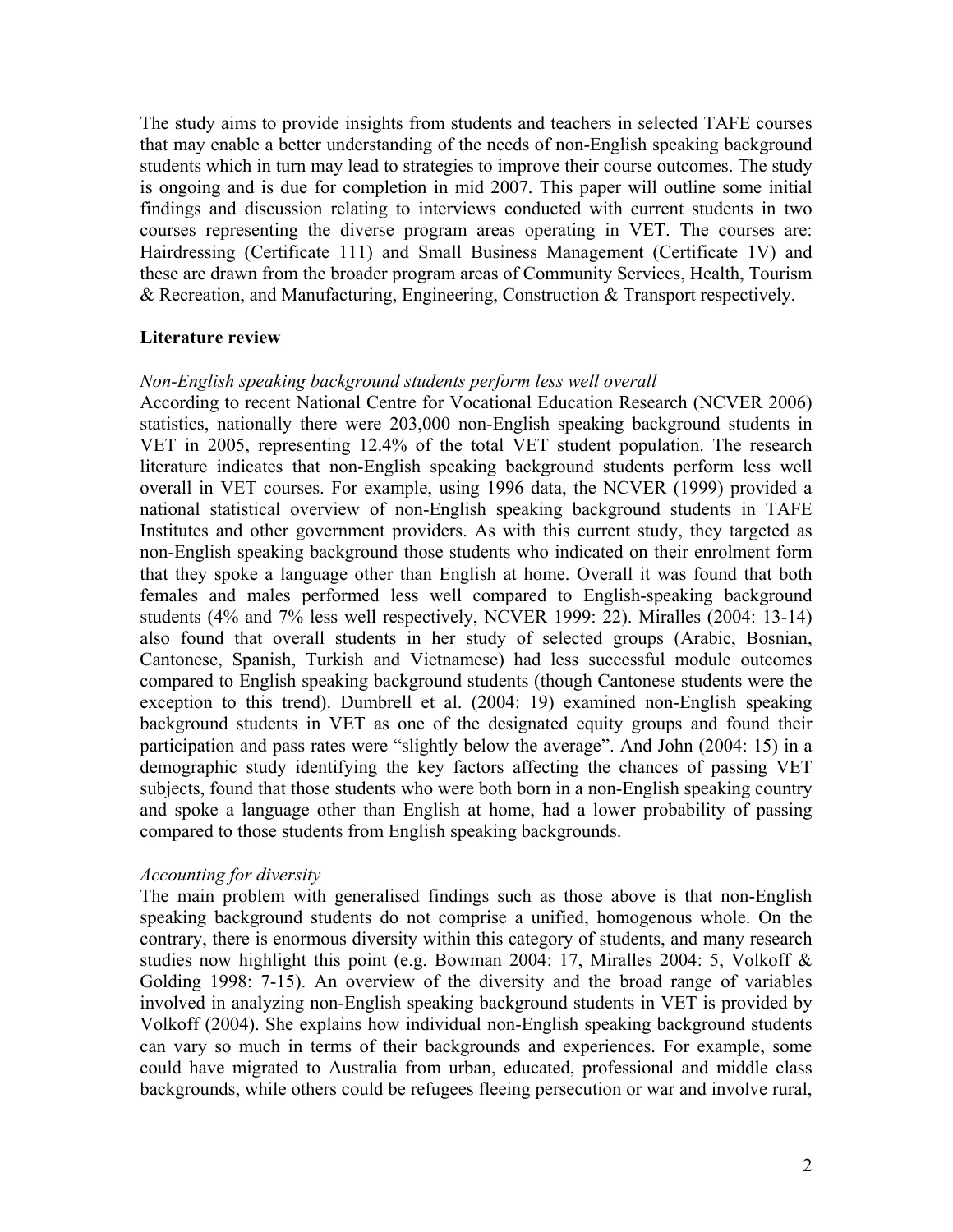uneducated and poverty stricken backgrounds. Many non-English speaking background people will be members of other target equity groups. For example, they may be long term unemployed or suffer low basic skills, and these 'cross-group' factors need to be taken into account. Clearly then, non-English speaking background people do not comprise one discrete group, but many groups (Volkoff 2004: 124).

There are also definitional issues to be resolved. There is often the assumption that to be non-English speaking background is to be born overseas in a non-English speaking country. But of course there are a great many people who were born in Australia but who speak a language other than English at home. According to the 2001 census data, 16% of Australia's population speak a language other than English at home (Volkoff 2004: 122). This includes a great many Indigenous people (12% according to the 2001 census).

Volkoff (2004: 124) refers to the 'tangled threads' involved in attempts to analyse how non-English speaking background people fare in VET. In particular she refers to issues of English language proficiency, where people were born, the migration experience, and the length of time spent in this country. These issues vary for many non-English speaking background students. Settlers arriving under particular streams of Australia's migration program, for example, are found to take longer to acquire English language proficiency, and the issues of the circumstances of migration are important. Humanitarian entrants for example, generally require more intensive and sustained support in their resettlement compared with other settler arrivals. Longer resident and established ethnic groups also have networks of support within their communities that are still to be developed in many of the small and emerging ethnic groups.

## *The way forward*

Clearly, in view of the 'tangled threads' outlined above, there are no 'one size fits all' strategies for addressing the needs of non-English speaking background students in VET. Volkoff (2004: 138) suggests the need to try to disentangle the threads with equity policies and programs directed to those most in need (in particular, those from low socioeconomic backgrounds and those who are at the same time members of other target equity groups). She also suggests strategies such as recognising cultural diversity in training competencies, ensuring material is written in plain English, providing culturally relevant assessment, using interpreters where necessary, and professional development to VET staff. Miralles (2004: 4) in her study of six ethnic groups concluded that enrolment in and completion of VET courses would be strengthened by programs that: provide clear pathways into employment; provide integrated language support; acknowledge and address cultural issues; have teachers who understand issues faced by students (culture, language and settlement), and who have, in turn, the ability to explain cultural and professional values to students; acknowledge students' existing vocational skills; and include work experience in their training. In relation to students educated overseas, Zuvich (2000) draws attention to one aspect common to the conclusions of Volkoff and Miralles above, and that is the need to focus on developing awareness among teachers and students of the educational/cultural differences between the Australian VET system and that common to many of the migrant students.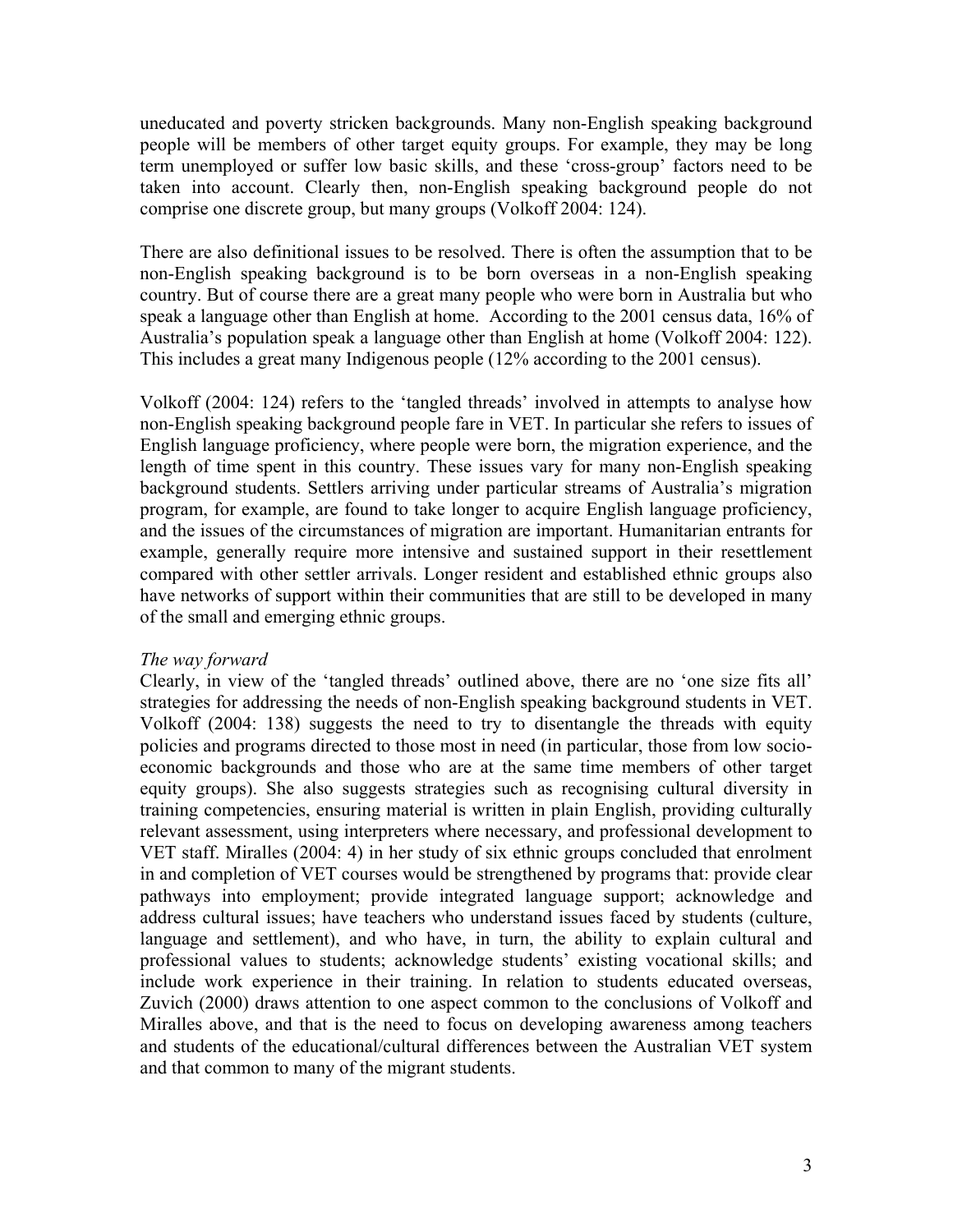## **Research methods**

This study utilises both quantitative and qualitative data for macro and micro analyses. Quantitative data were in the form of student enrolment statistics provided by the TAFE NSW Data Warehouse. Qualitative data were in the form of transcript material from semi-structured interviews with students and teachers in selected TAFE NSW courses.

As indicated earlier, it was the statistics on module completion rates featuring non-English speaking background students that provided the rationale for further investigation with a research project. However, from the outset, the research team at the TAFE NSW Multicultural Education Unit was concerned for the need for qualitative data that could inform organisational practice. The intention was to provide a research report that was accessible to TAFE teachers across disciplinary areas and which identified support and interventions that facilitated improved outcomes for students from non-English speaking backgrounds.

Three research teams were formed to undertake interviews in three TAFE Institutes, though only two Institutes are featured in this paper. The courses selected for study were deliberately diverse, featuring different program areas and different module completion rates. For this paper two courses were selected which featured good and poor completion rates for non-English speaking background students – i.e. Hairdressing and Small Business Management respectively. The interviews focused on how students perceived factors relating to their course, including curriculum content, teaching styles, peer group influences, language/literacy support, and factors relating to the personal circumstances of the students.

The aim was to record interviews with at least 10 current students from each course, and to follow this with interviews with teachers and phone interviews with those students who have withdrawn from the course. This paper reports on the initial interviews with current students and teachers.

## **Findings and discussion**

## *Module completion rates*

The statistical data provided in this section have been accessed from the TAFE NSW Data Warehouse. The data were provided in response to a request from the TAFE NSW Multicultural Education Unit for specific data on non-English speaking background student enrolments.

In total, non-English speaking background students comprised 18.5% of all TAFE NSW enrolments in 2004 (i.e. 93,926 of a total 506,626 enrolments) and 18.4% of all enrolments in 2005 (i.e. 94,157 out of a total 513,070 enrolments). Consistent with overall trends in VET, the overall module completion rate for non-English speaking background student enrolments in all award courses in TAFE NSW in 2004 was just over 4 percentage points lower than for all student enrolments.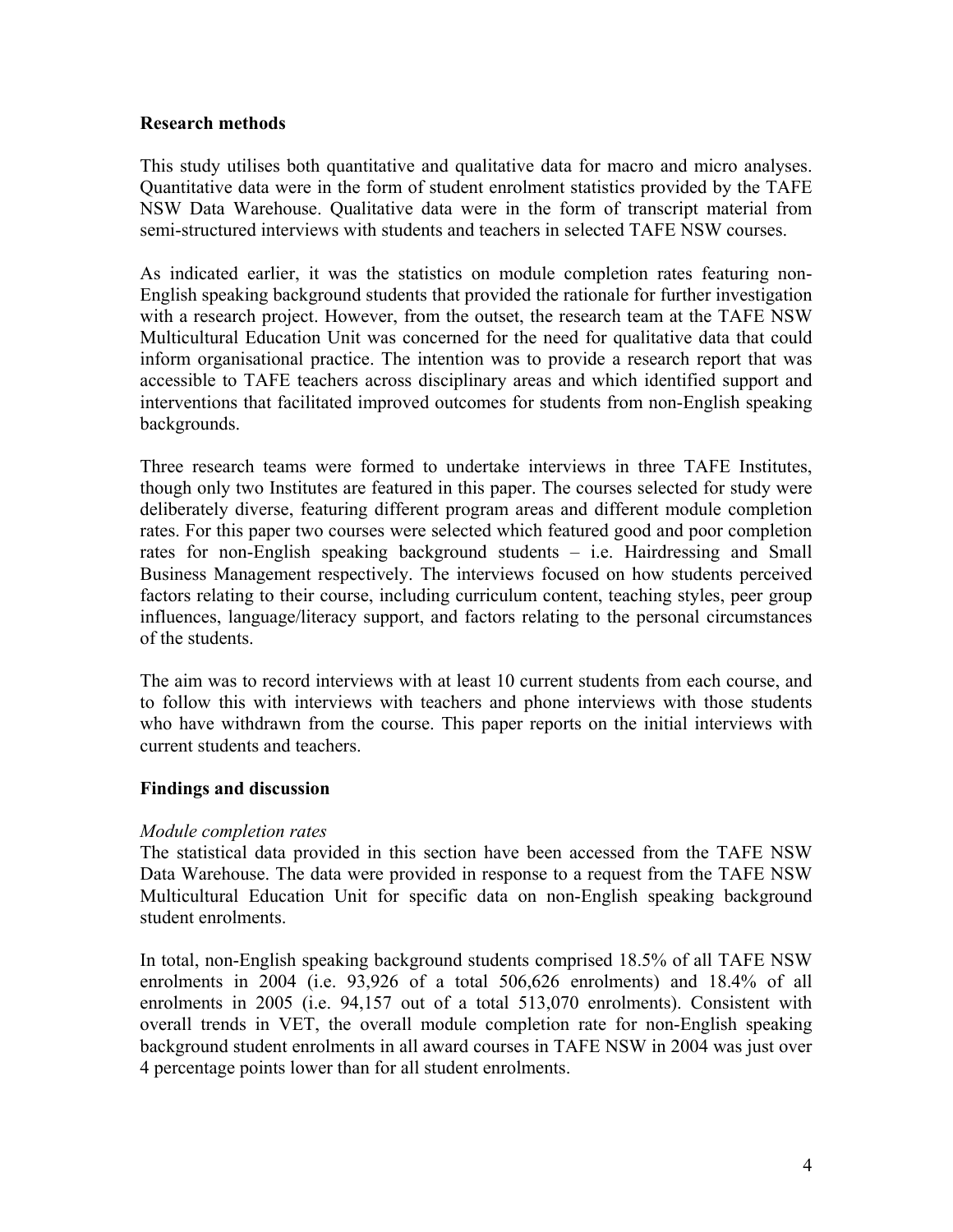Within the non-English speaking category, females fared better than males (by just over 3%). The reverse trend was true for English speaking background students with males faring slightly better than females (just over 2%). However, these statewide figures mask wide variations in Institutes, program areas and individual courses. In this paper we will focus on just two metropolitan Institutes in which the proportion of non-English speaking background student enrolments in 2005 exceeded 20 per cent.

Table 1 provides data in terms of languages other than English spoken in these two Institutes and the respective module completion rates for the speakers of these languages.

| Metropolitan Institute A   |            |            | Metropolitan Institute B   |                   |        |  |
|----------------------------|------------|------------|----------------------------|-------------------|--------|--|
|                            | Enrolments | <b>MCR</b> | Tablehead3                 | <b>Enrolments</b> | MCR    |  |
| Cantonese                  | 1893       | 79.70%     | Arabic (includes Lebanese) | 8213              | 73.50% |  |
| Mandarin                   | 1705       | 77.10%     | Vietnamese                 | 4204              | 76.40% |  |
| Korean                     | 1402       | 76.60%     | Cantonese                  | 2484              | 79.40% |  |
| Arabic (includes Lebanese) | 728        | 75.80%     | Mandarin                   | 2267              | 81.50% |  |
| Persian                    | 599        | 68.80%     | Spanish                    | 1964              | 77.50% |  |
| Spanish                    | 594        | 77.20%     | Hindi                      | 1267              | 78.50% |  |
| Italian                    | 526        | 80.50%     | Persian                    | 1017              | 73.10% |  |
| Hindi                      | 457        | 77.90%     | Turkish                    | 889               | 73.30% |  |
| Tagalog (Filipino)         | 392        | 82.70%     | Tagalog (Filipino)         | 858               | 80.60% |  |
| Thai                       | 381        | 85.20%     | Italian                    | 717               | 83.10% |  |

 **Table 1: Main languages spoken and module completion rates** 

Notes: MCR = Module Completion Rate Source: Unpublished TAFE NSW Data Warehouse 2006

While Table 1 indicates the numbers of students speaking the main languages other than English, at this broad level the module completion rates mean little beyond showing that, relatively speaking, a couple of language groups do not fare too well while others achieve higher module completion rates. In one of the Institutes, Persian speakers have relatively lower rates, and in the other Institute, Persian, Turkish and Arabic speakers have relatively lower module completion rates.

Table 2 and 3 show a further breakdown of module completion rates across several different program areas in both Institutes during 2005. In the Business, Arts and Information Technology areas at both Institutes the non-English speaking background students achieve lower module completion rates by an average of 3 to 5%, and in the Manufacturing, Engineering, Construction & Transport areas, the figures are worse. However, in Community Services, Health and Tourism there is only marginal difference between non-English and English speaking background students.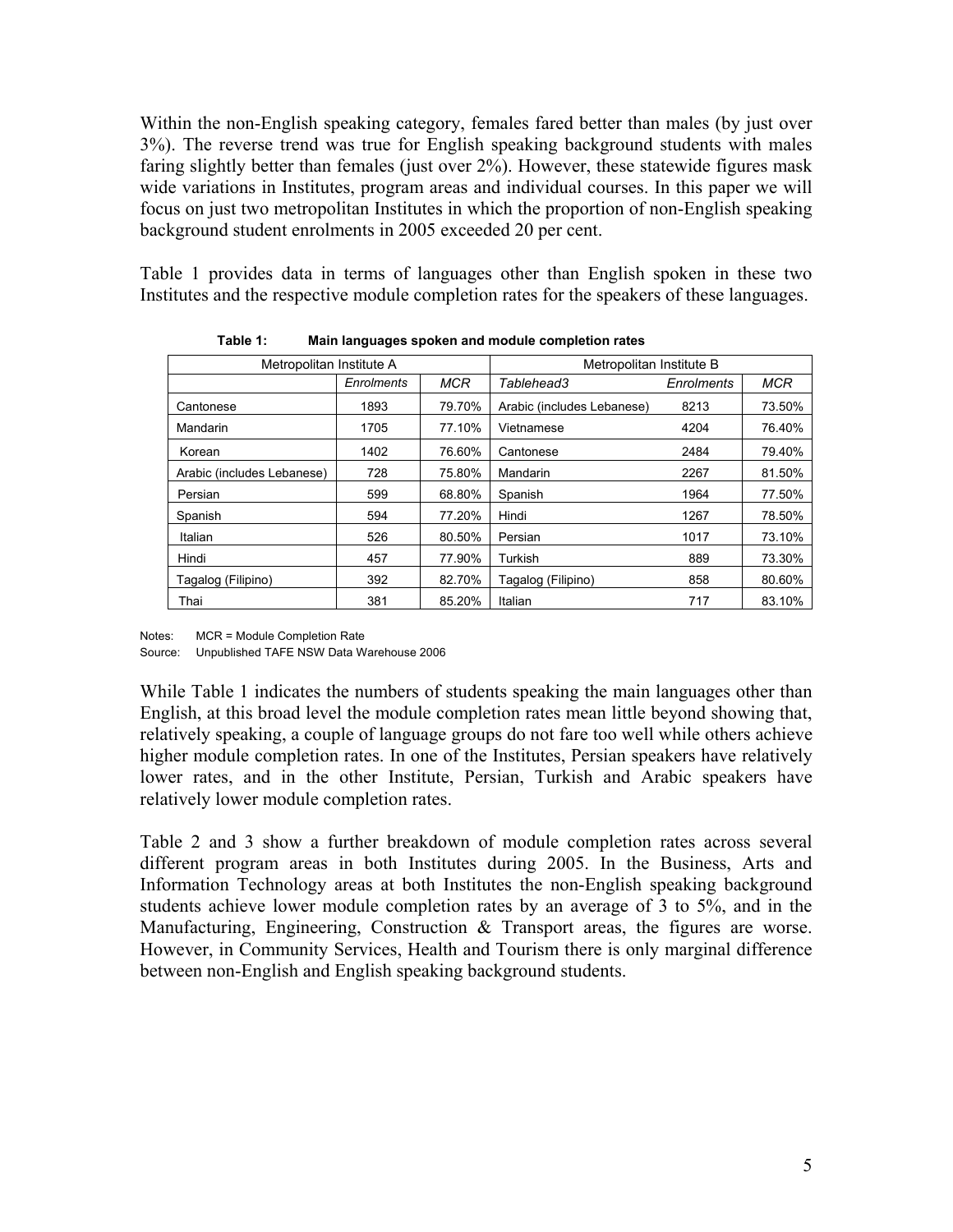|                                  | 2005            |             |            |               |  |  |
|----------------------------------|-----------------|-------------|------------|---------------|--|--|
| Program area                     | Award level     | <b>NESB</b> | <b>ESB</b> | Not<br>stated |  |  |
| Business, Arts & Info Technology | Diploma         | 78.00%      | 81.40%     | 83.30%        |  |  |
|                                  | Certificate IV  | 72.10%      | 77.20%     | 76.30%        |  |  |
|                                  | Certificate III | 75.40%      | 76.40%     | 68.90%        |  |  |
| Community Services, Health,      | Diploma         | 78.80%      | 83.50%     | 85.00%        |  |  |
| Tourism                          | Certificate IV  | 87.80%      | 88.00%     | 87.30%        |  |  |
|                                  | Certificate III | 85.30%      | 81.90%     | 81.00%        |  |  |
| Manufacturing, Engineering,      | Diploma         | 60.20%      | 73.10%     | 55.60%        |  |  |
| Construction, Transport          | Certificate IV  | 68.50%      | 75.40%     | 69.90%        |  |  |
|                                  | Certificate III | 80.70%      | 87.80%     | 86.20%        |  |  |

**Table 2: Metropolitan Institute A MCR by selected program areas** 

Notes: MCR = Module Completion Rate

Source: Unpublished TAFE NSW Data Warehouse 2006

|                                  | 2005            |             |        |               |  |
|----------------------------------|-----------------|-------------|--------|---------------|--|
| Program area                     | Award level     | <b>NESB</b> | ESB    | Not<br>stated |  |
| Business, Arts & Info Technology | Diploma         | 76.50%      | 82.70% | 90.80%        |  |
|                                  | Certificate IV  | 72.80%      | 80.10% | 84.40%        |  |
|                                  | Certificate III | 75.60%      | 76.40% | 79.50%        |  |
| Community Services, Health,      | Diploma         | 77.80%      | 77.10% | 75.70%        |  |
| Tourism                          | Certificate IV  | 83.30%      | 84.00% | 88.90%        |  |
|                                  | Certificate III | 82.10%      | 82.40% | 76.50%        |  |
| Manufacturing, Engineering,      | Diploma         | 75.90%      | 79.40% | 73.00%        |  |
| Construction, Transport          | Certificate IV  | 73.40%      | 85.80% | 72.00%        |  |
|                                  | Certificate III | 80.40%      | 87.80% | 85.70%        |  |

**Table 3: Metropolitan Institute B MCR by selected program areas** 

Notes: MCR = Module Completion Rate

Source: Unpublished TAFE NSW Data Warehouse 2006

There are a number of factors that could account for these variations, including statistical anomalies involving smaller non-English speaking background representation in some program areas, and not least, those students who have "not stated" their language background on their enrolment form. But if we break down the data further to the individual courses within the program areas we find some more telling figures. Table 4 features a selection of several courses from each of the two Institutes. These courses were selected deliberately to show examples of quite wide variations in module completion rates. Hairdressing, Aged Care and Child Care for example, show superior module completion rates for non-English speaking background students, while Management/Small Business, Construction and Electrical Installation show quite lower module completion rates for non-English speaking background students.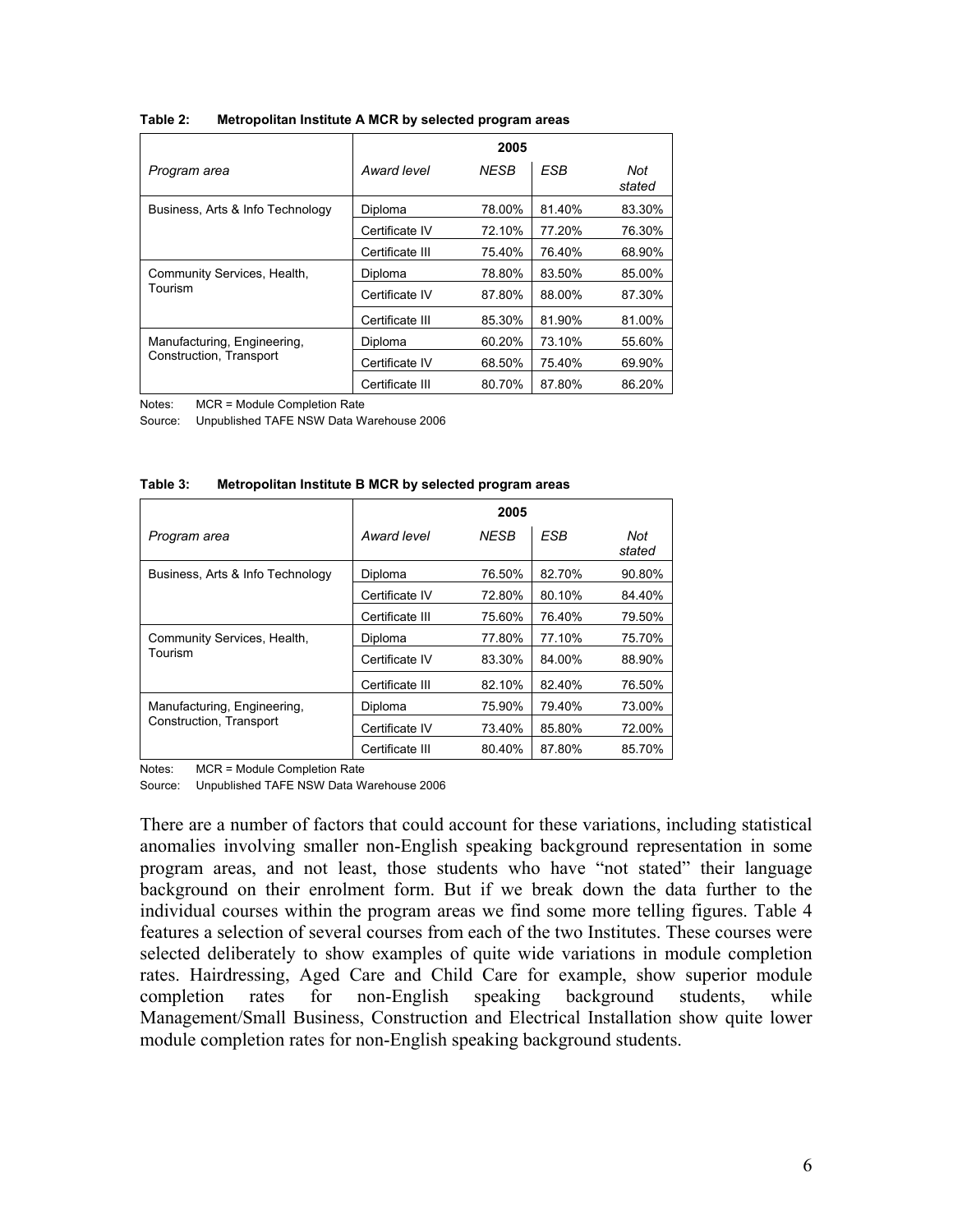| <b>Selected courses</b>                       | <b>Course Enrolments</b> |      |               | <b>Module Completion Rates</b> |        |               |
|-----------------------------------------------|--------------------------|------|---------------|--------------------------------|--------|---------------|
|                                               | 2005                     |      |               | 2005                           |        |               |
| Metropolitan Institute A                      | <b>NESB</b>              | ESB  | Not<br>stated | <b>NESB</b>                    | ESB    | Not<br>stated |
| Hairdressing Certificate III                  | 144                      | 418  | 72            | 88.20%                         | 80.40% | 75.20%        |
| Aged Care Work Certificate III                | 143                      | 99   | 61            | 88.40%                         | 84.10% | 85.70%        |
| Management & Small Business IV                | 104                      | 293  | 139           | 55.10%                         | 77.60% | 75.70%        |
| <b>General Construction &amp; Furnish III</b> | 85                       | 787  | 159           | 79.30%                         | 88.30% | 88.30%        |
| Metropolitan Institute B                      |                          |      |               |                                |        |               |
| Aged Care Work Certificate III                | 212                      | 114  | 87            | 87.00%                         | 80.50% | 74.90%        |
| Child Care Certificate III                    | 131                      | 119  | 160           | 82.30%                         | 68.30% | 65.50%        |
| Electrical Installation Certificate III       | 593                      | 687  | 69            | 75.70%                         | 85.40% | 82.10%        |
| <b>General Construction Certificate III</b>   | 560                      | 1492 | 127           | 76.00%                         | 87.40% | 79.1%0        |

#### **Table 4: Selected courses in two TAFE NSW Institutes**

Notes: NESB = non-English speaking background; ESB: English speaking background Source: Unpublished TAFE NSW Data Warehouse 2006

Clearly there are many factors involved in these findings. The number of enrolments in courses, for example, is indicative of those courses that are more popular with students from non-English speaking backgrounds, and therefore by inference, they may perform better in these courses. The number of international fee-paying students in the courses may also be a factor. Further, Table 4 indicates results for one year only, while the trend over several years may provide more useful data (these data are available, but not outlined in this paper). What Table 4 does indicate though, is the wide variations in module completion rates in individual courses, which makes it problematic to read too much into overall module completion rates for non-English speaking background students.

#### *Student perceptions in two courses: Hairdressing and Small Business Management*

To consider some of the factors behind wide variations in module completion rates in individual courses, interviews were conducted with teachers and students in the above mentioned Hairdressing and Small Business Management courses in one of the Institutes. The research project is ongoing and interviews are still to be analysed from Aged Care Work and Electrotechnology.

#### 1) Hairdressing

Eleven students in Hairdressing Certificate III at one college were interviewed. Those interviewed were chosen randomly from a list of students in the course who indicated on their enrolment form that they spoke a language other than English at home. Although it is only a small sample of students, one of the Hairdressing teachers confirmed it appeared fairly representative of the Hairdressing students generally at this college. Most were female (8 of the 11), with an average age of just under 18 years (5 were 16, the oldest was 22 years of age). Languages spoken at home varied greatly and included: Arabic (3), Greek (2), Armenian, Italian, Polish, Russian, Spanish, and Turkish. Most left school in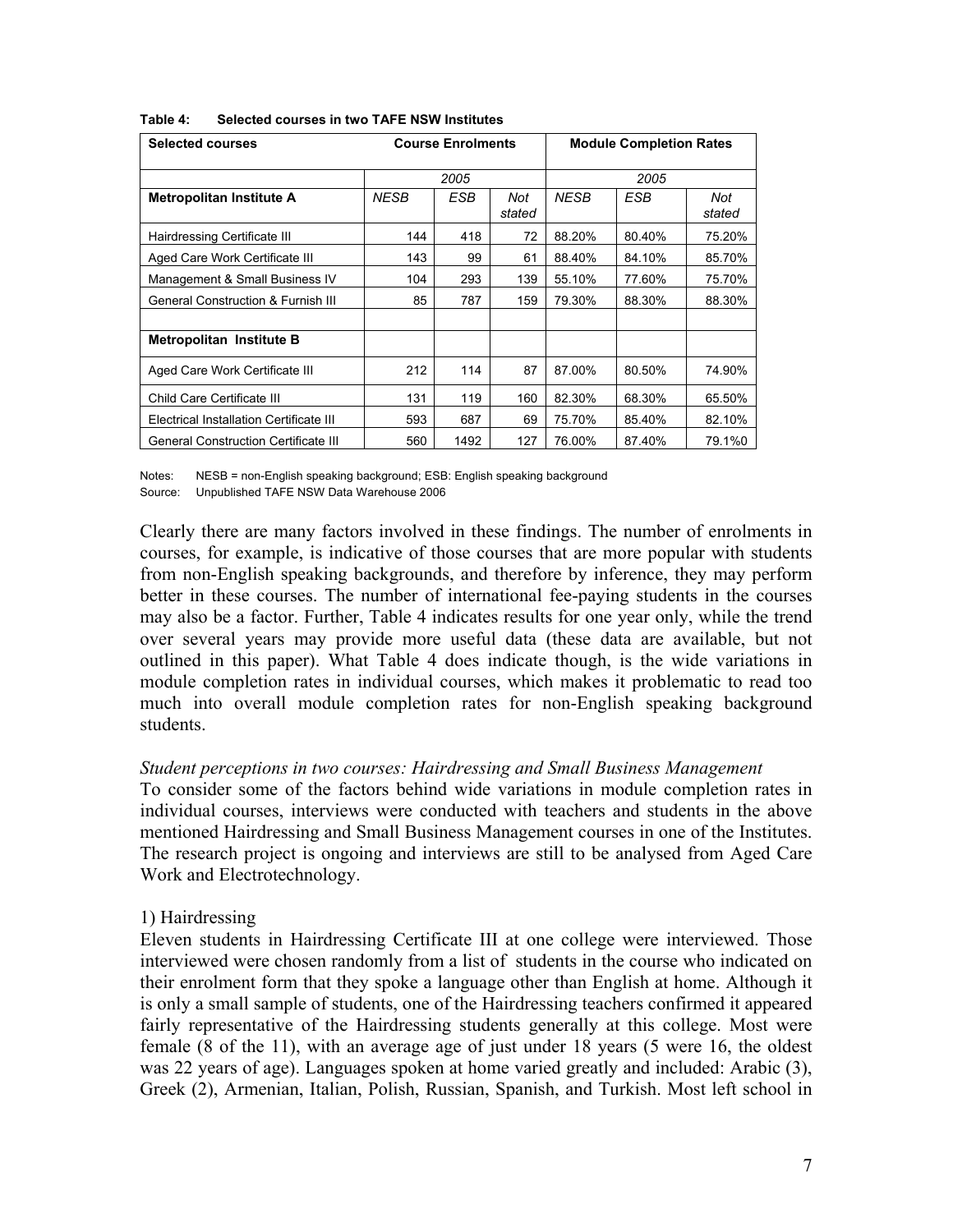Year 10 and went straight into Hairdressing. Two completed their Higher School Certificate first, and several had tried various jobs first. Significantly, all but two of the students were born in Australia, and the two that weren't, arrived in Australia aged 6 and 7 years respectively. Given that they have lived most of their lives in Australia, this group of students with non-English speaking backgrounds will have been exposed to the same educational system and learning culture as their fellow students from English speaking background. The main difference, linguistically, is that at home they shift their language codes when speaking with their parents and other family members.

If this profile of Hairdressing Certificate III students is repeated in other TAFE Institutes, then it should become reasonably clear why these non-English speaking background students (on the basis of their language spoken at home) should perform at least as well as their English speaking background peers in terms of module completion rates. Interestingly though, the module completion rates for Hairdressing students in both of the Institutes show that over the years 2003-2005 non-English speaking background students generally performed *better* than English speaking background students.

There would appear to be no easy explanation for this superior module completion rate, especially as enrolment numbers for both categories of students do not vary markedly. In trying to show why these non-English speaking background students performed relatively better, the students themselves could mainly offer the view that having additional language skills helped them to communicate better with clients of varying ethnic backgrounds. One Arabic speaking student, for example, said, "I don't know, different thoughts, different styles, different understanding, because I work with Lebanese people too and it's easy for me". Another said, "I understand what they want". Hairdressing as a trade appears to be so much about relating well with clients, and having another language other than English was seen as a possible advantage. As another student stated, "just being able to understand how different cultures work, the way people communicate with each other".

Another possible reason for the high module completion rates could be the commitment to the course, and in many cases, passion for the work shown by these students. They spoke of hairdressing as something much more than just a job, as the following examples of student comments indicate:

- "It's in me, you can't take it away"
- "Mate, ever since I started I love it ... I've tried other things but nothing's better than this"
- "Ever since I was a little girl, never really wanted to do anything else"
- "It's mostly motivation, you have to love it, hairdressing's something you've got to like, you can't just go into it, yeah, I'd like to be a hairdresser …

Further, to love hairdressing meant for some students overcoming some opposition. One male student spoke of how other members of his family did not regard hairdressing too highly: "most of my family's all builders and my cousins are mechanics, they're not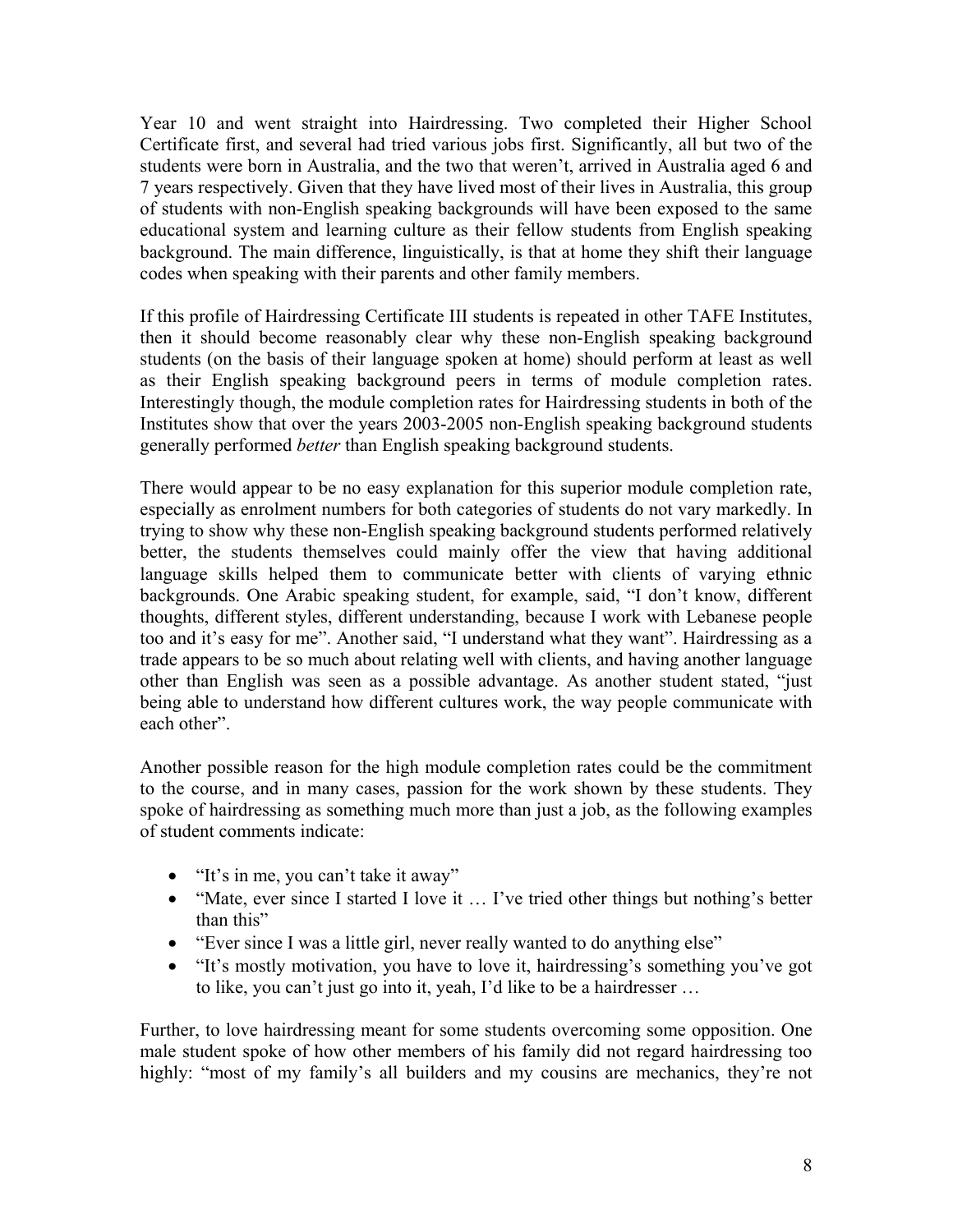really a fan of hairdressers, they're a bit jumpy at the word hairdressers, everyone's like in a real trade".

Some students also spoke of their parental opposition. One student commented that her mother had said, "I really don't want you to do it, there are other things that you can try". This student herself said, "I tried to change my mind", but she couldn't, such was her desire to be a hairdresser. This love of their trade appeared to carry over to success in the course. Although many of these students left school in Year 10 and often didn't do well at school ("I wasn't the school type" said one), at TAFE they were doing something they really enjoyed. For example, one student said, "I did bad at school, but this is something I like, so".

There were other positive aspects that could make for higher module completion rates. Possibly due to the confluence of ages, with all being so young, there was strong bonding evident amongst students. Nearly all students spoke of helping each other and the support they received from fellow students. For example, one said, "if you do something really good everyone comments and stuff like that … we all get along very well. Here nobody's left on their own".

It is debatable however, whether these factors are generic, shared by all Hairdressing students or mainly by these students who speak a language other than English at home. Further research would be required to determine this.

## 2) Small Business Management

Eleven students enrolled in Small Business Management were interviewed in one college. Two teachers of the course were also interviewed. As with the Hairdressing students above, the students were chosen randomly from lists of students who, on their enrolment form, stated they spoke languages other than English at home. Six students were male, 5 were female, with an average age of 29 years, and ages ranging from 20 to 40 years. Languages spoken at home included: Spanish (2), Mandarin (2), Japanese (2), Korean (2), Arabic, Cantonese, and Italian. Eight already had overseas degrees, one went to University for a short time, one had a Diploma, and one (aged 20 years) had recently completed high school. Two were born in Australia (Cantonese and Italian speaking students). Most had been in Australia just a few years.

The module completion rates outlined earlier indicated that non-English speaking background students have a lower rate of completion compared to English speaking background students (around 20 percentage points lower) in this particular Institute. From the interviews with students, the main issues for them, in terms of whether they would pass their course modules, appeared to relate to the following: English language proficiency, cultural/pedagogical factors, motivation and whether or not the student already has a small business, and time pressures/family circumstances.

For this course (unlike Hairdressing above), English language proficiency featured strongly as a factor. Students spoke of the problems they have in understanding what the teacher is explaining, and their problems in undertaking oral presentations to the class,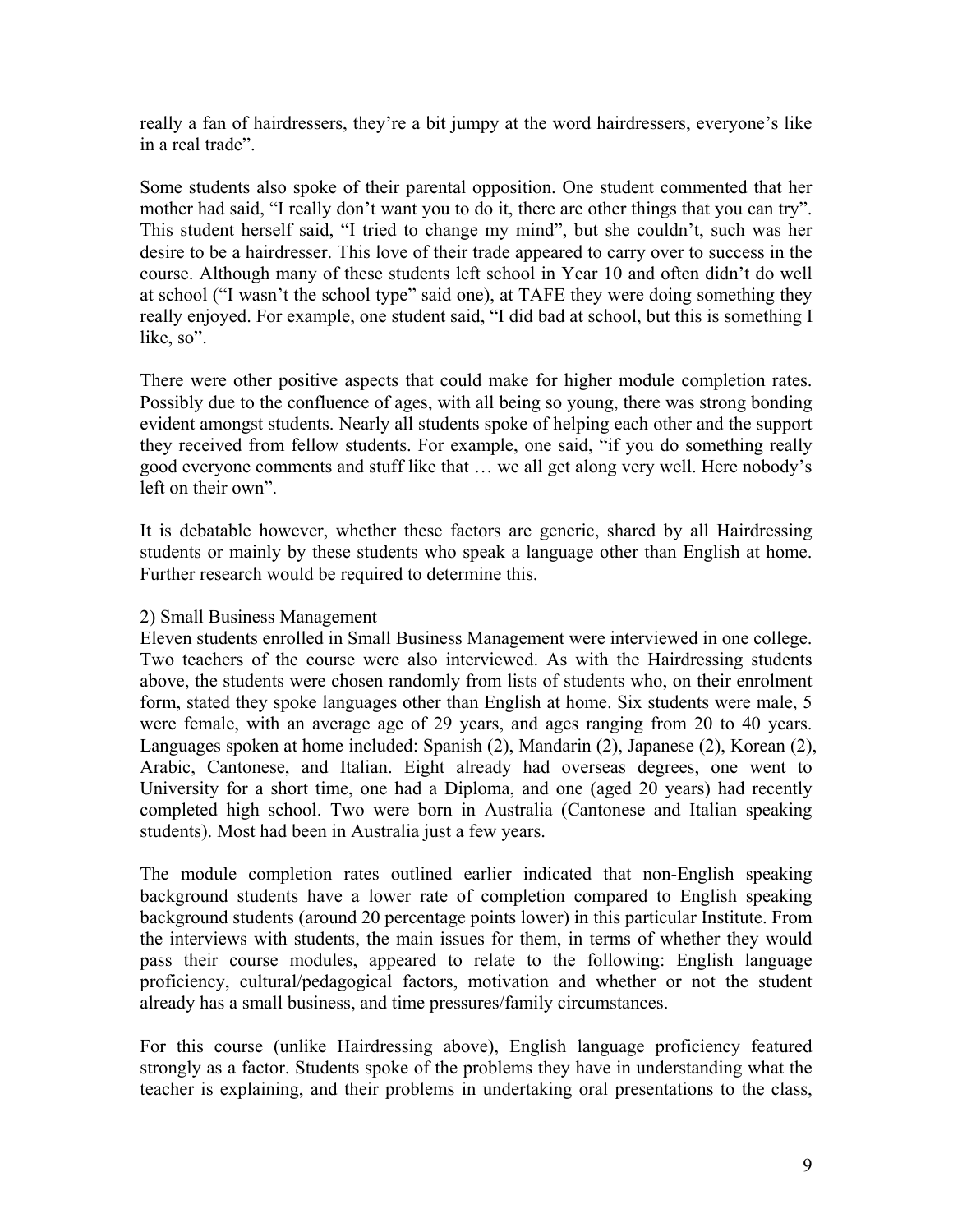writing assignments and exams. To some extent it was a matter of coming to terms with the technical language associated with the course. One teacher provided an example:

 … and then he'll say, what does proof mean? And then I'll say, well, it's evidence, you know, like in a court case, and he'll go, oh yeah … and they can't articulate those complex ideas back … the law subject must be horrendous, the tax, GST, occupational health and safety, it's really complex structures in sentences and complex ideas within that, quite technical terms

One student said she takes notes in class okay, "because I can put it in Spanish", but then stated, "sometimes I don't know what she's talking about because I miss one word, like it's a technical word from the taxation office … I have to ask her for a definition". Other students said the teachers talk too fast sometimes. Exams cause particular problems if students are unable to write well in English. One student said, "we have to memorise … what the teacher said in class otherwise we cannot write".

While recently arrived non-English speaking background students may have English language difficulties, there is some evidence that teachers take into account second language difficulties. One teacher said, "I've never failed anyone for their language skills, not ever ... if you sit and persevere and talk to them, help them …" The other teacher said, "I had one assignment, it said 'bad food no customers', so long as the message is there …" Surprisingly, however, few students from this group sought tutorial support (language assistance) with their course, in fact most didn't know it was available.

Cultural and pedagogical issues arise when these students are confronted with teaching styles quite different from those they are familiar with in their home countries. Those familiar with formal lecturing at University sometimes experience difficulty with the more interactional teaching style in this course. One student said, "In China we can only ask questions after class finish", and a Korea woman said, "At first I really embarrassing because I don't have experience talk with my teachers during the class, but in TAFE, so many teacher want to ask my opinion, ask us to discuss any comments". Another student felt confronted by all the student input in the classroom and found the classroom a bit unruly relative to the well-ordered classroom she was used to.

Whether students already had a small business was also a factor. Those that did, and attended the course in order to improve their business, already had an understanding of business concepts and were likely to understand more and persevere even if they had language difficulties. Unlike the Hairdressing students with their passion for their trade, these students had an instrumentalist, rationalist reason for doing the course (i.e. making their businesses prosper). Sometimes, said one teacher, students drop out because they have learnt what they need to run their businesses better, and they see no point in pushing on further. Other non-English speaking background students with no business background tended to struggle to complete their course successfully.

Related to the above motivational factors are time pressures and family circumstances. One teacher said in relation to those students with their own business, "it helps and it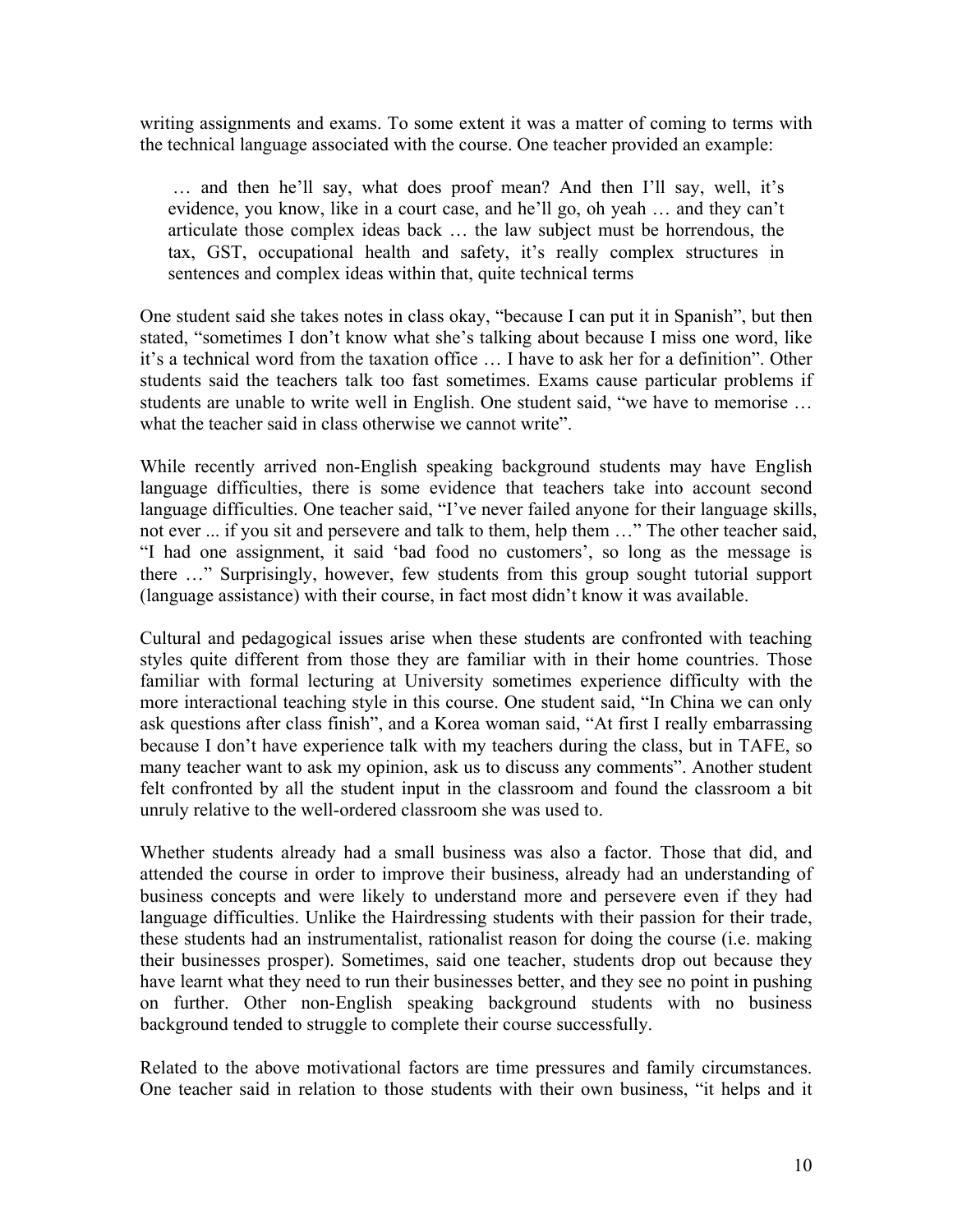hinders". The contexts are more easily understood by them, but the pressures of running a business affect their participation and progress in the course. As one male student with a business said:

Well, the last thing you want to do at 9 o'clock is start doing homework, when you've spent all day at work and rushed home and had a quick meal, seen the kids for about five minutes, take off, leave them with the wife to deal with …

The teachers said sometimes husbands sent their wives to do the course in order to help them with their business. With competing family needs, these students are sometimes not so driven: "so if the children get sick, well, there's always next semester …" One student said she was doing the course partly to improve her English now that her youngest child was in kindergarten. She had dropped some subjects already because they were too difficult and said, "I don't know, I might finish this course or I might do another course next term". Thus the personal, and in particular, family circumstances of students can influence whether they stay in the course. As one teacher said, students need to be dedicated because the course is "heavy" involving tax law, accounting systems and legal systems, "what to do to recover debt, how to write out affidavits … it's not light and easy stuff".

# **Conclusions**

In the context of this brief paper it hasn't been possible to provide an in-depth analysis of these two courses, Hairdressing and Small Business Management. Neither, at this midway stage in the research project, has it been appropriate to provide recommendations for support and interventions to facilitate improved outcomes for non-English speaking background students. This paper has outlined some of the key issues and factors identified by a relatively small number of students in each of these two courses. In a sense, they are glimpses, insights into the particular cultural and pedagogical practices operating within these courses as seen by non-English speaking background students and their teachers. These insights nevertheless are sufficient to indicate the usefulness of qualitative studies that focus on the viewpoints of participants.

Module completion rates when applied with broad brush strokes to whole student populations, and even within particular program areas, may provide indications of areas of general need, but they tell us little more. Policy makers, management and teachers need to have knowledge of the micro course level needs and understandings of students and their teachers before specific strategies can be considered that address the needs of non-English speaking background students and enable improved course outcomes. As the two case studies outlined in this paper demonstrated, non-English background students can differ enormously between individual courses and even within individual courses. The many variables featured in the two courses in this paper include: the ages of students, languages spoken, English language proficiency, previous educational qualifications and experience, length of time residing in Australia, conflicting teaching styles, the role of peers, motivation and attitude towards their course of study, and the influence of work pressures/home circumstances. These variables and others need to be accounted for with